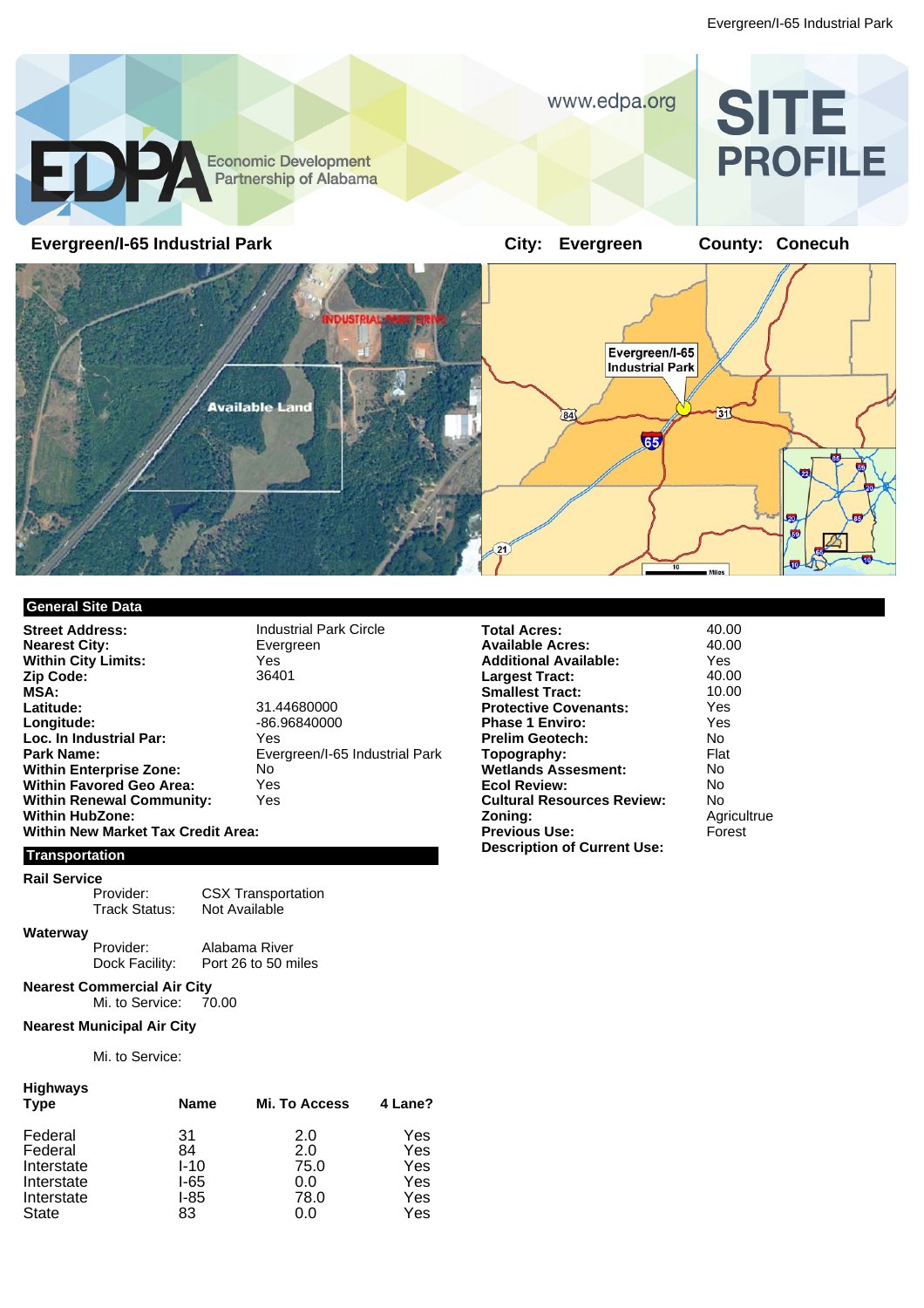

**Negotiable:** Yes<br>
Date Quoted: 7/5/2 **Date Quoted:** 7/5/2017 5:16:20 PM Price Comments: **IDB** will donate land for appropriate project

## **Site Comments:**

**Area Amenities:**

### **Current Park Tenants:**

Evergreen Transporation - Trucking Terminal; Conecuh Sausage - Meat processing; Highway Transport - Truck repair